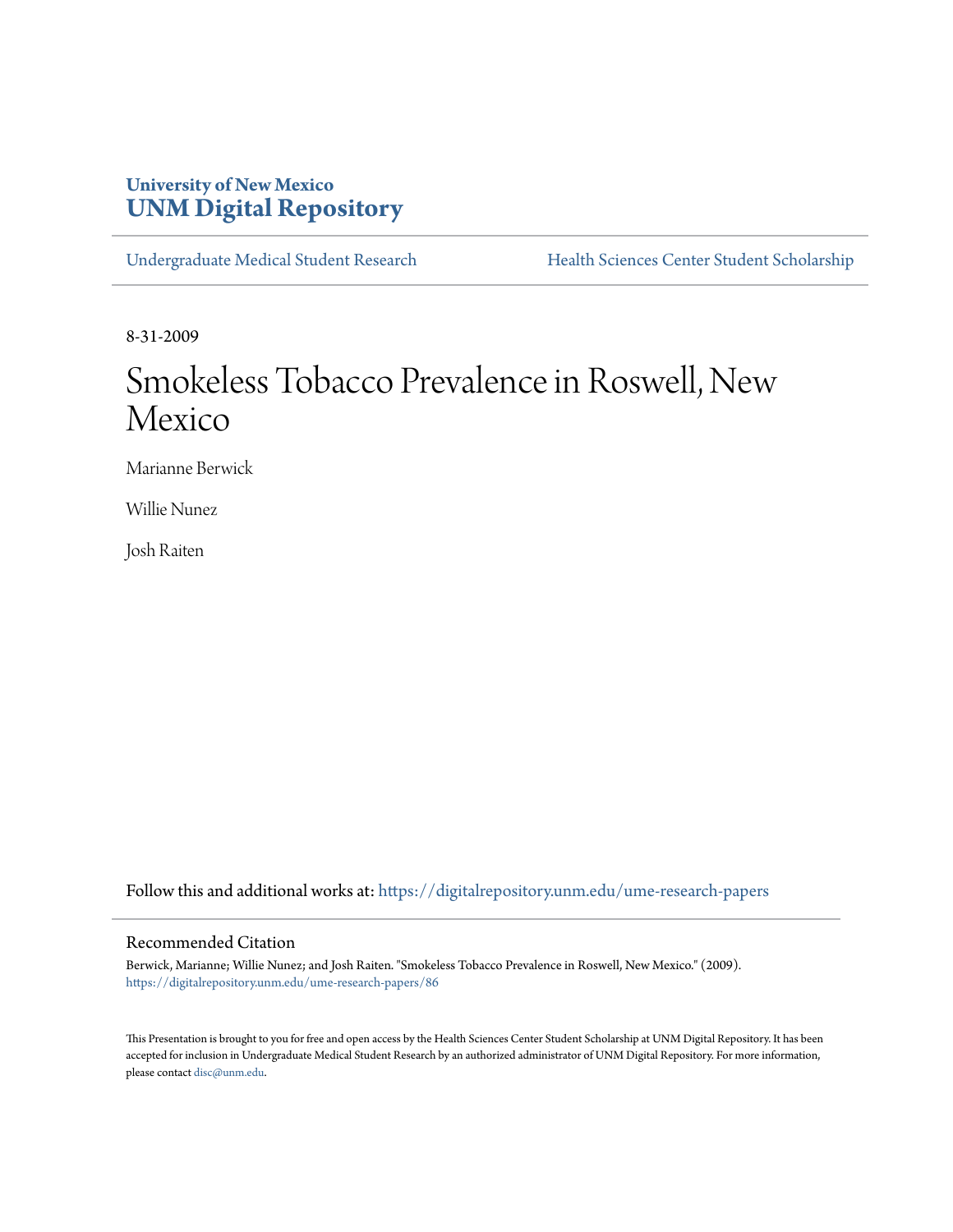# **Research Project Title:**

# **SMOKELESS TOBACCO PREVALENCE IN ROSWELL NEW MEXICO**

# **Investigator:**

Marianne Berwick, Ph.D., M.P.H., Professor, Department of Internal Medicine

# **Student Investigators:**

Willie Nunez and Joshu Raiten

**Study Goals:** The specific goals of this study are to characterize the use of tobacco by students in the  $8<sup>th</sup>$  and  $12<sup>th</sup>$  grades in Roswell, New Mexico.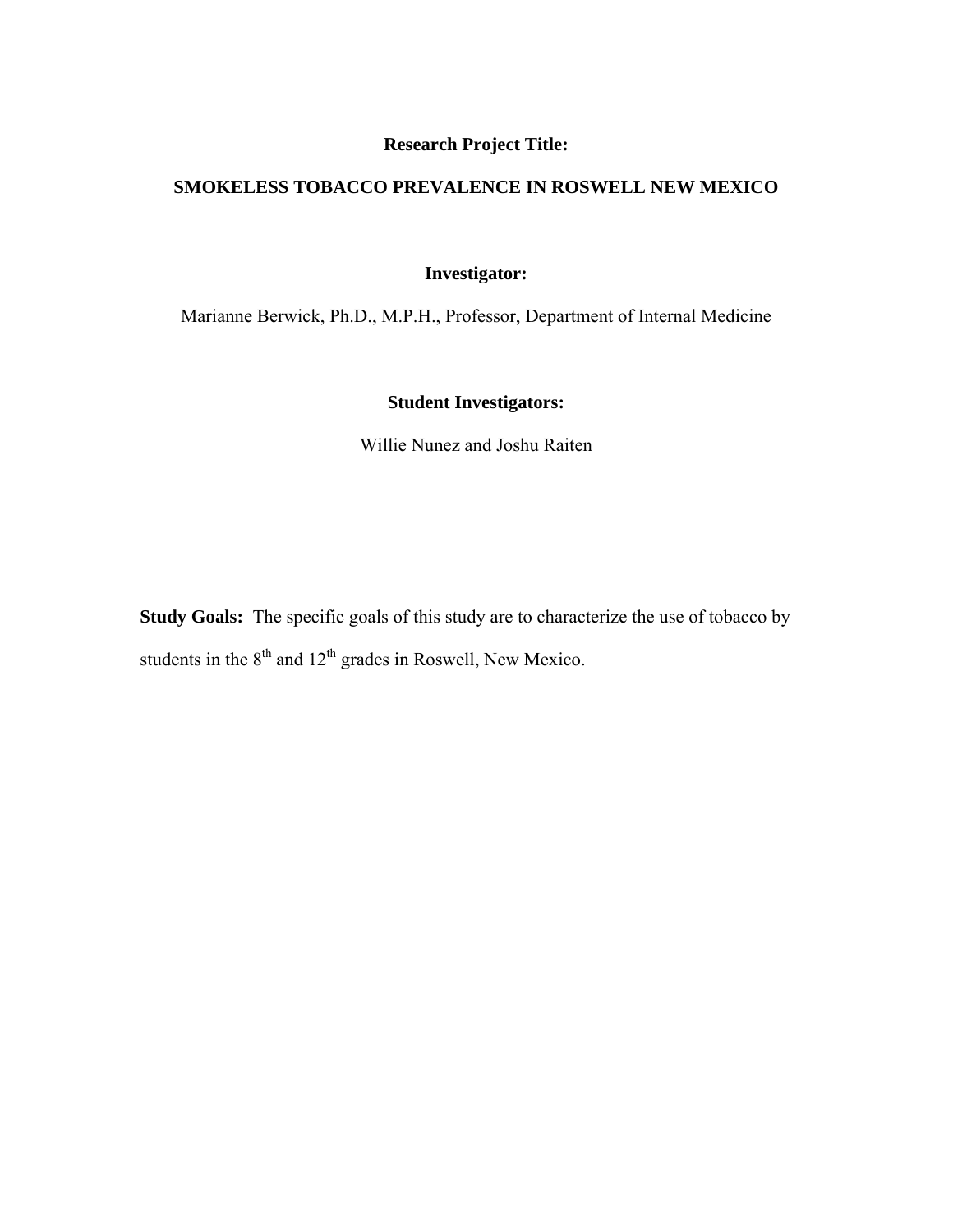#### **Abstract**

The purpose of this study is to determine the prevalence of smoking and smokeless tobacco use in an un-surveyed region of New Mexico. The reason for doing this is because the recent information of smoking and smokeless tobacco use in the state of New Mexico is incomplete, specifically in the Roswell area. This information is needed in order to understand the association between smokeless tobacco use and oral cancer, stroke, and cardiovascular disease. There are also questions of whether people are stopping smoking and switching to smokeless tobacco as well as the possibility that using smokeless tobacco could lead to smoking. Current literature suggests that there has been a recent decrease in the smoking population and also suggests that there may be an increase in smokeless tobacco use. These findings raise concerns about the levels of risk in this population. METHODS: Approximately 500  $8<sup>th</sup>$  grade students and 500  $12<sup>th</sup>$  grade students were given a questionnaire on their tobacco use, patterned after the New Mexico Youth Tobacco Study that was given to the majority of the state. EXPECTED OUTCOME: An estimation of the prevalence of total tobacco use, specifically smokeless tobacco use in this population. RESULTS: Current smokeless tobacco use, defined as smokeless tobacco use  $\geq 1$  of the 30 days preceding this survey, the overall prevalence was 11.6%. With current smokeless tobacco use higher in males 7.8% than females 3.8%. The use was higher among  $12<sup>th</sup>$  graders (7.8%) than  $8<sup>th</sup>$  graders (3.4%). The usage was highest among Whites (4.5%), Hispanics (3.4%) and African Americans (1.5%).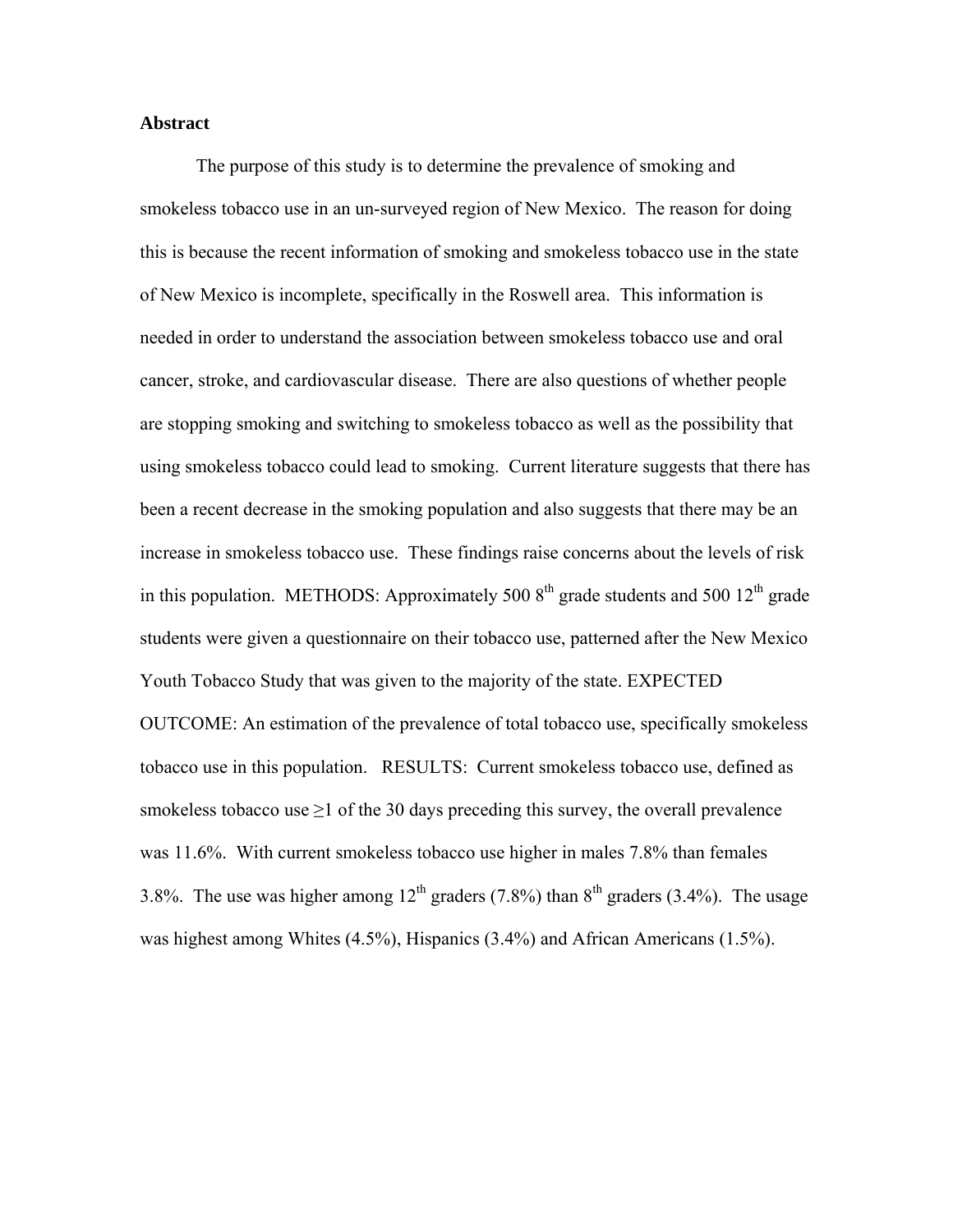#### **Introduction**

Data establishing the prevalence of tobacco smoking and smokeless tobacco use in the state of New Mexico are incomplete. In the last survey conducted by the New Mexico State Department of Health, 2004, no data were obtained from Roswell. In the previous survey, 2002, where Roswell was included, 4% of middle school students and 10% of high school students in New Mexico used smokeless tobacco while the prevalence of smoking in this population was approximately three times that.<sup>1</sup>

We do not know whether or not the use of smokeless tobacco is increasing or decreasing in this area of New Mexico. The concern over the use of smokeless tobacco comes from references such as Johansson et al., who stated, **"**Cigarette smoking has declined whereas the use of smokeless tobacco is increasing. There is an ongoing debate as to whether smokeless tobacco is a recommendable strategy to help smokers to quit.<sup> $2$ </sup> People are switching from smoking to smokeless tobacco; however, there is conflicting evidence that it eliminates the health risks associated with smoking. For example, Asplund et al., reported that the risk of stroke in men is doubled in the smoking population while smokeless tobacco use is not associated with any apparent excess risk.<sup>3</sup> On the other hand, Gupta et al. found, "Studies on the effect of smokeless tobacco on lipid profiles, chronic blood pressure elevations, increased fibrinogen levels, and insulin resistance suggest that there is an association between an adverse cardiovascular risk profile and smokelesstobacco use."4 Furthermore, Bolinder et al. reported; "Both smokeless tobacco users and smokers face a higher risk of dying from cardiovascular disease than nonusers. Although the risk is lower for smokeless tobacco users than for smokers."<sup>5</sup> We have concluded that more studies are needed to define this relationship.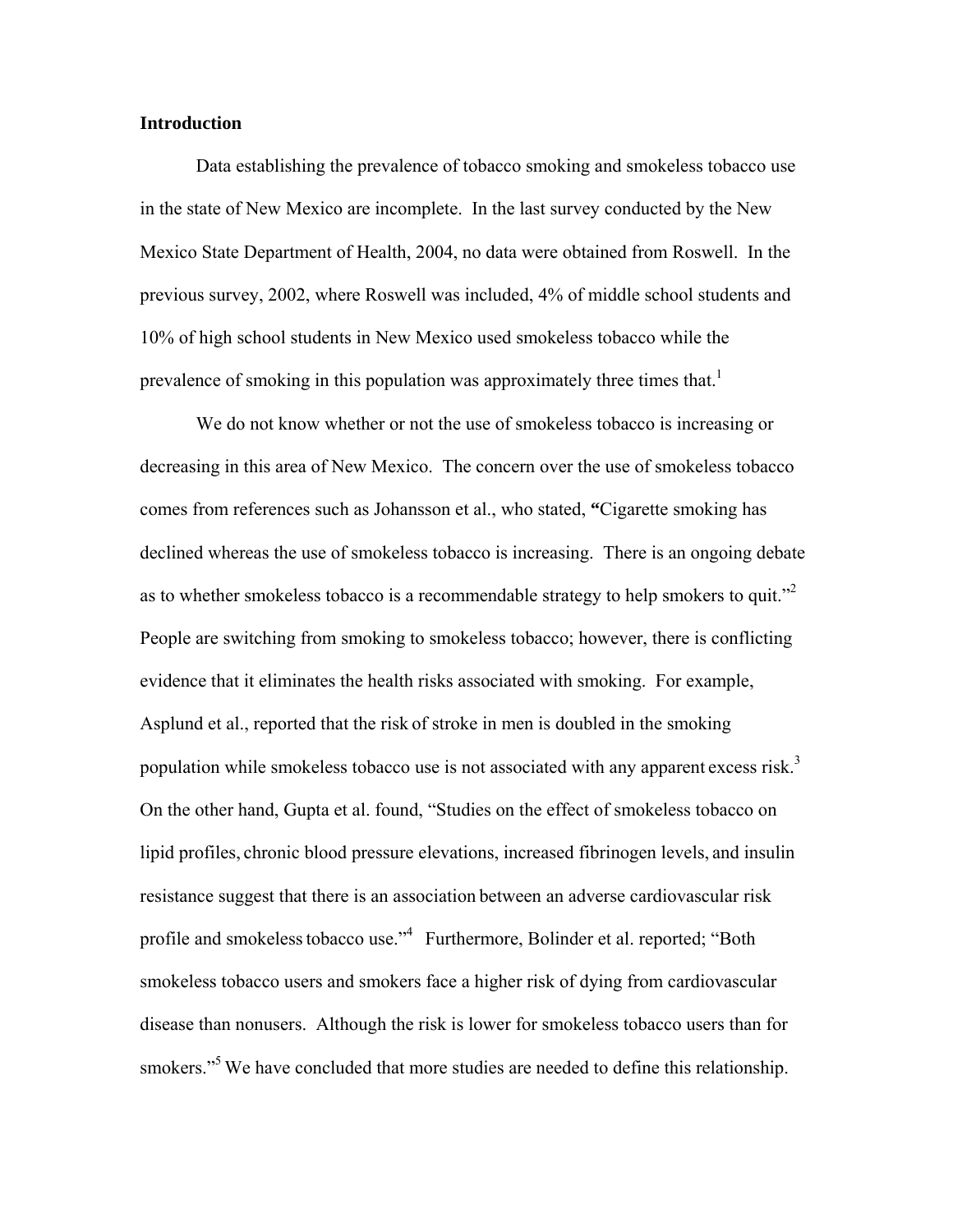This conclusion is consistent with Critchley's et al. findings, "There may be an association between smokeless tobacco use and cardiovascular disease. However, further rigorous studies with adequate sample sizes are required."6

Another concern is the relationship between smokeless tobacco use and the risk of oral cancer. Winn states, "Persons who use chewing tobacco and snuff experience an increased risk of oral cancer."<sup>7</sup> Where as a recent study by Rodu et al. found, "that the use of chewing tobacco and moist snuff is associated with very low risks for cancers of the oral cavity and related structures."<sup>8</sup> Although research has in fact shown the lack of a strong link between smokeless tobacco and oral cancer, it is likely that smokeless tobacco will create nicotine dependence and may later lead to the uptake of smoking among those who have become dependent. It is possible that the current studies do not truly have the statistical power or have been conducted with a long enough latency period to appropriately analyze the association between smokeless tobacco and oral cancer.

Clearly, more studies need to be done to establish the magnitude of the relationship between oral cancer, cardiovascular disease, and stroke with smokeless tobacco use. Due to the incomplete nature of this prevalence data, epidemiological studies of this issue in New Mexico are limited. Prevalence of tobacco use in the state of New Mexico has been well documented with the exception of a few places around the state. One of the areas lacking this data is Roswell, New Mexico. Roswell was chosen because in recent studies the State Department of Health was unable to obtain prevalence information from adolescents in this area. Due to the student investigators connection to Roswell, New Mexico, they were able to gain permission to sample the Roswell student population.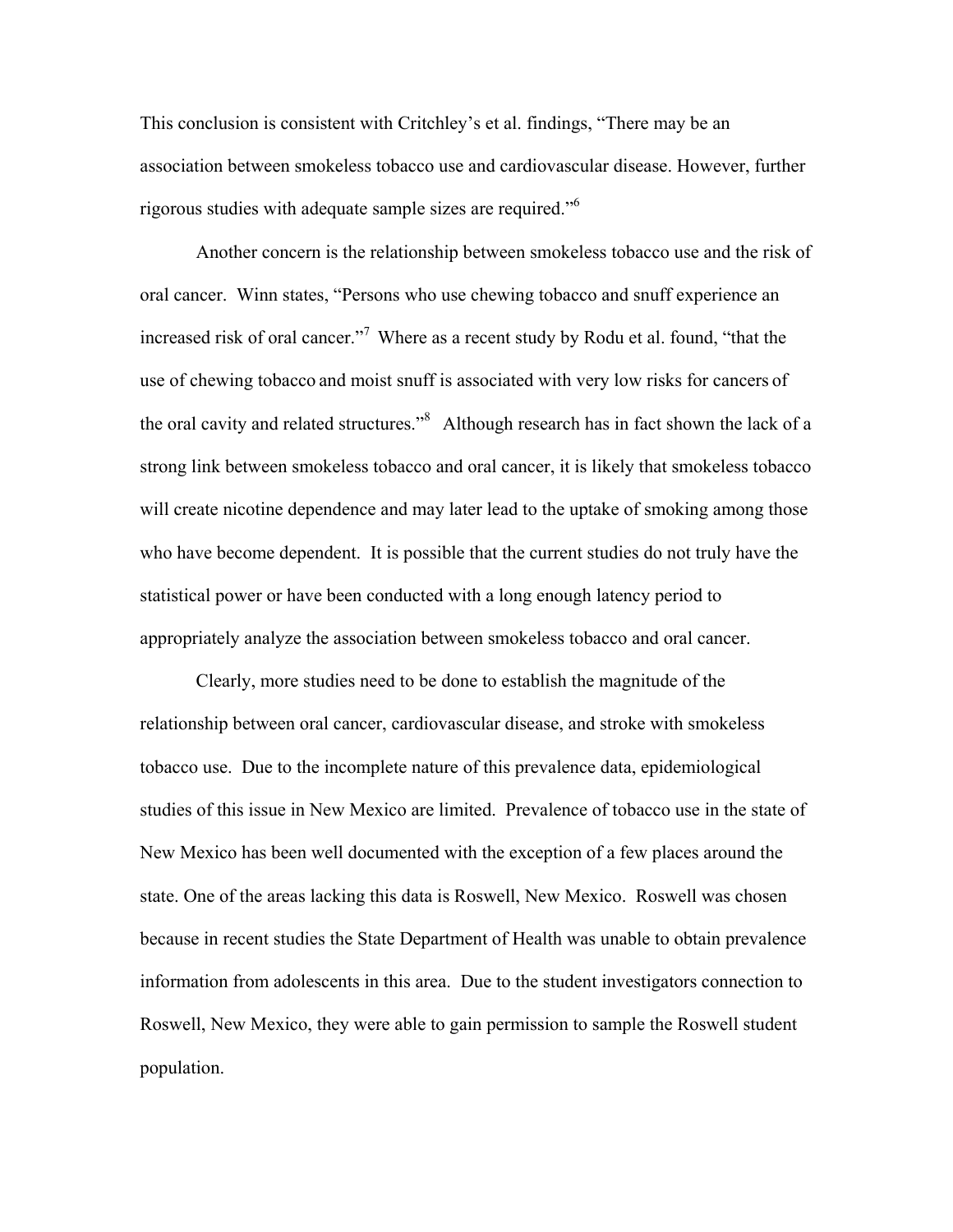Collecting prevalence data in the Roswell school district would help establish a representative sample of the population of the area. We assume that this information would help establish a more complete picture of smokeless tobacco use in New Mexico. The  $8<sup>th</sup>$  and  $12<sup>th</sup>$  grade population was chosen because studies have shown that most people who use tobacco start using in high school. The results may also help the State of New Mexico know how well their anti-tobacco message is impacting the teenage population. This is the best and most representative sample of the Roswell population that we could access. From this survey, we will have an indication of the extent of the use of tobacco products, specifically smokeless tobacco products.

The justification of using a survey to provide cross sectional data analyzing smoking and smokeless tobacco use is because it has been done before in the state of New Mexico. Our questionnaire consists of many questions that have been used in the 2002 New Mexico Youth Tobacco Survey which will allow us to compare and contrast our data with the previous data. Furthermore, past studies have shown that students are truthful in answering tobacco surveys.<sup>9</sup>

#### *Question and Hypothesis*

The big question that we are asking is the prevalence of smoking and smokeless tobacco use in the  $8<sup>th</sup>$  and  $12<sup>th</sup>$  grade population of Roswell, New Mexico. Completing the missing data in this area may facilitate future epidemiological studies, for instance, whether or not smokeless tobacco use increases the risk of oral cancer, stroke, and heart disease. Past studies done by the State of New Mexico has shown that smokeless tobacco usage has decreased from 26.6 % in 1991 to 14.4 % in 2003.<sup>1</sup> The researchers question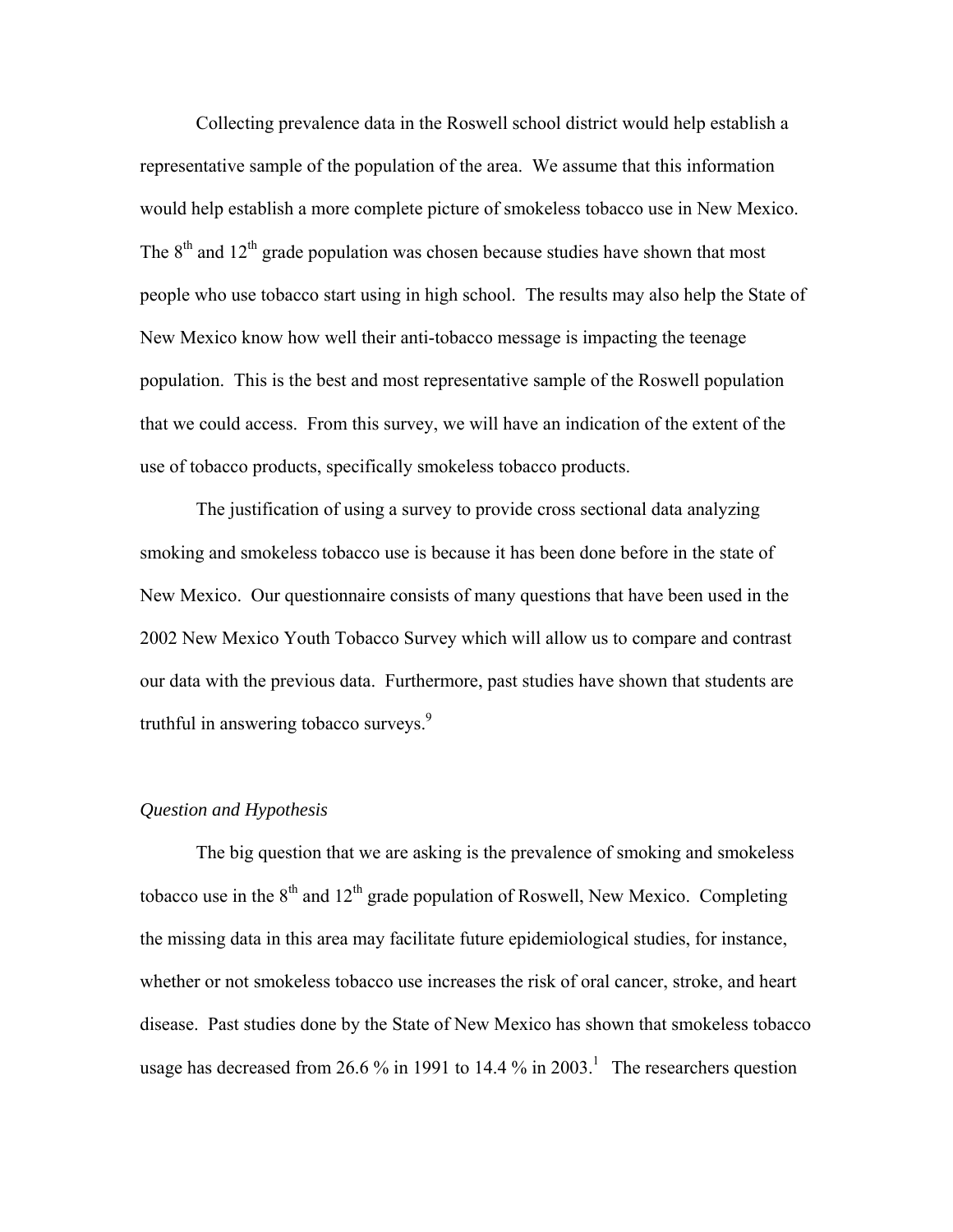if the smokeless tobacco usage in the Roswell area is decreasing as well. From this questionnaire we can answer several other questions such as: What are the sex differences in smoking and the use of smokeless tobacco? What is the age difference of smokers and smokeless tobacco users? What is the frequency of use of smoking and smokeless tobacco use? Comparison of the  $8<sup>th</sup>$  and  $12<sup>th</sup>$  grade habits is also an important question answered by this study, as well as the comparison between 2002 and present.

#### **Experimental Design and Methods**

This is a cross sectional study analyzing smoking and smokeless tobacco use in the youth of Roswell, New Mexico. The questions on the survey are based on CDC tested standard questions. We obtained permission from the state of New Mexico epidemiologist, Jose Padilla, and eliminated questions that were not pertinent to our investigation and added additional questions focused on smokeless tobacco. Our revised questionnaire was reviewed by Rufus Greene Jr., Northwest Regional Field Coordinator on Tobacco Use Prevention and Control, division of the New Mexico Department of Health. The questionnaire can be completed in less than 30 minutes.

We gained permission to conduct this study in the Roswell Independent School District. This consists of two high schools, Roswell High School and Goddard High School and four middle schools, Berrendo, Mt. View, Sierra, and Mesa Middle Schools. There are approximately 500  $8<sup>th</sup>$  grade students and 500  $12<sup>th</sup>$  grade students in this population. The Superintendent of the Roswell Independent School District has reviewed the preliminary questionnaire and has given us approval to conduct this survey. The superintendent's administrative assistant mailed out the parental consent forms to each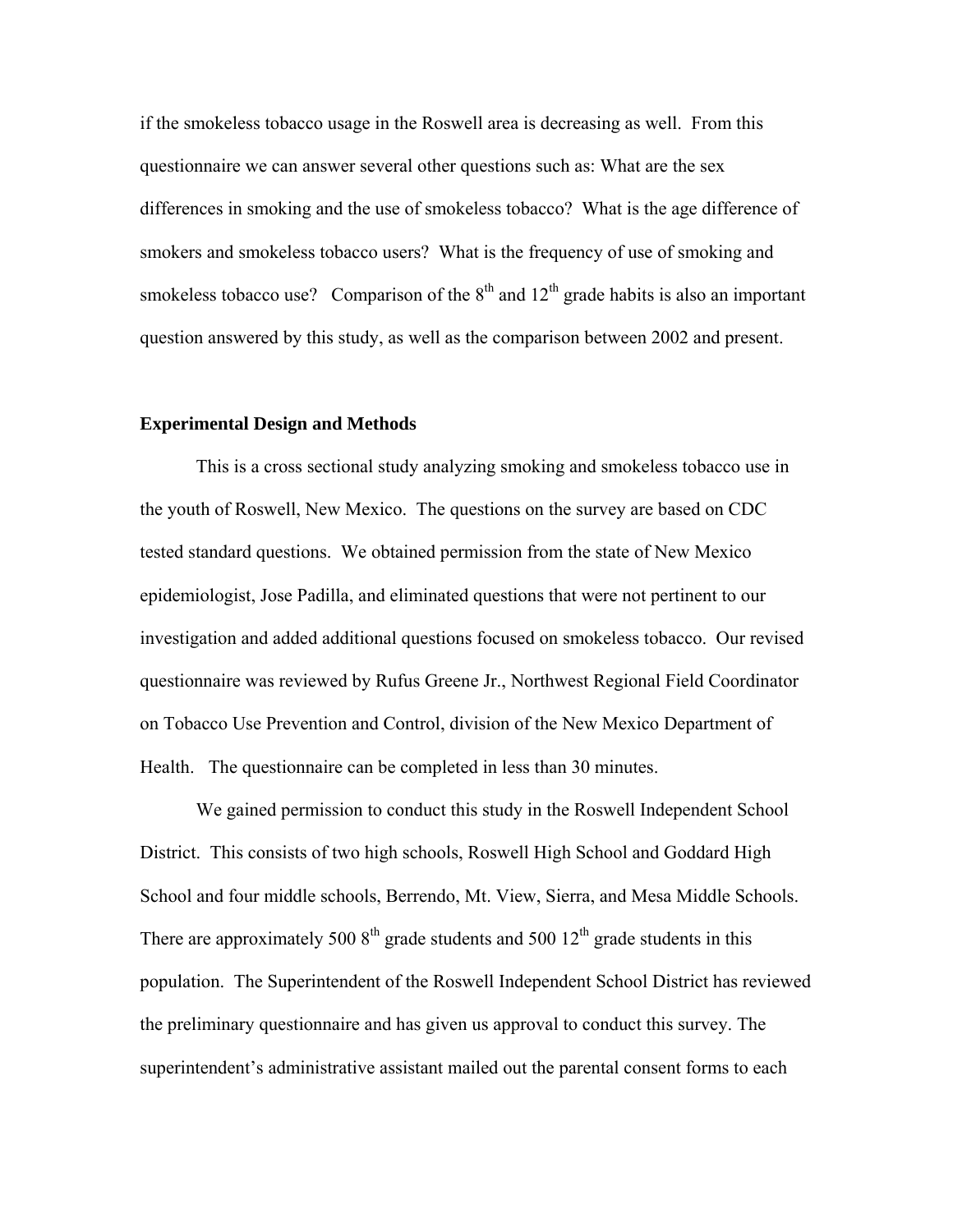student's residence. If the parent did not want their child to participate in the survey, they signed and mailed the passive consent form in the stamped preaddressed envelope that was enclosed. This method has been used by the State Department of Health Surveys. Dr. Linda Penaloza who is part of the UNM Prevention Center, shared this passive consent form and methodology with us. We feel that this method both allows parents and students the "right of refusal" and imposes a minimal burden on the school staff. One month prior to doing the survey, the consent forms were mailed to the parents of all 8th and 12th grade students. During that time there was also a copy of the survey at each school's main office for parents/guardians who wished to review the survey. If any questions or concerns arose, parents or faculty were instructed to call the 800 number listed on the consent form. Also, we discussed the survey further with each school's principal. The teachers were instructed on how to administer the survey to their class on the day of the survey and we reiterated the voluntary nature of this survey. For those students whose parents did not wish them to fill out the survey or those students who did not want to participate in the survey, we asked them to fill in "NO" at the top of the survey. Along with the questionnaire, a student information sheet was handed out that clearly described the voluntary nature of the questionnaire. The forms of all students who did not wish to participate were excluded. All those whose parents allow them to participate and also wish to participate themselves had their surveys counted. Confidentiality was maintained due to the anonymous nature of the surveys. As the results did not contain identifiers, there were no confidentiality issues raised by parents.

#### **Data Analysis**: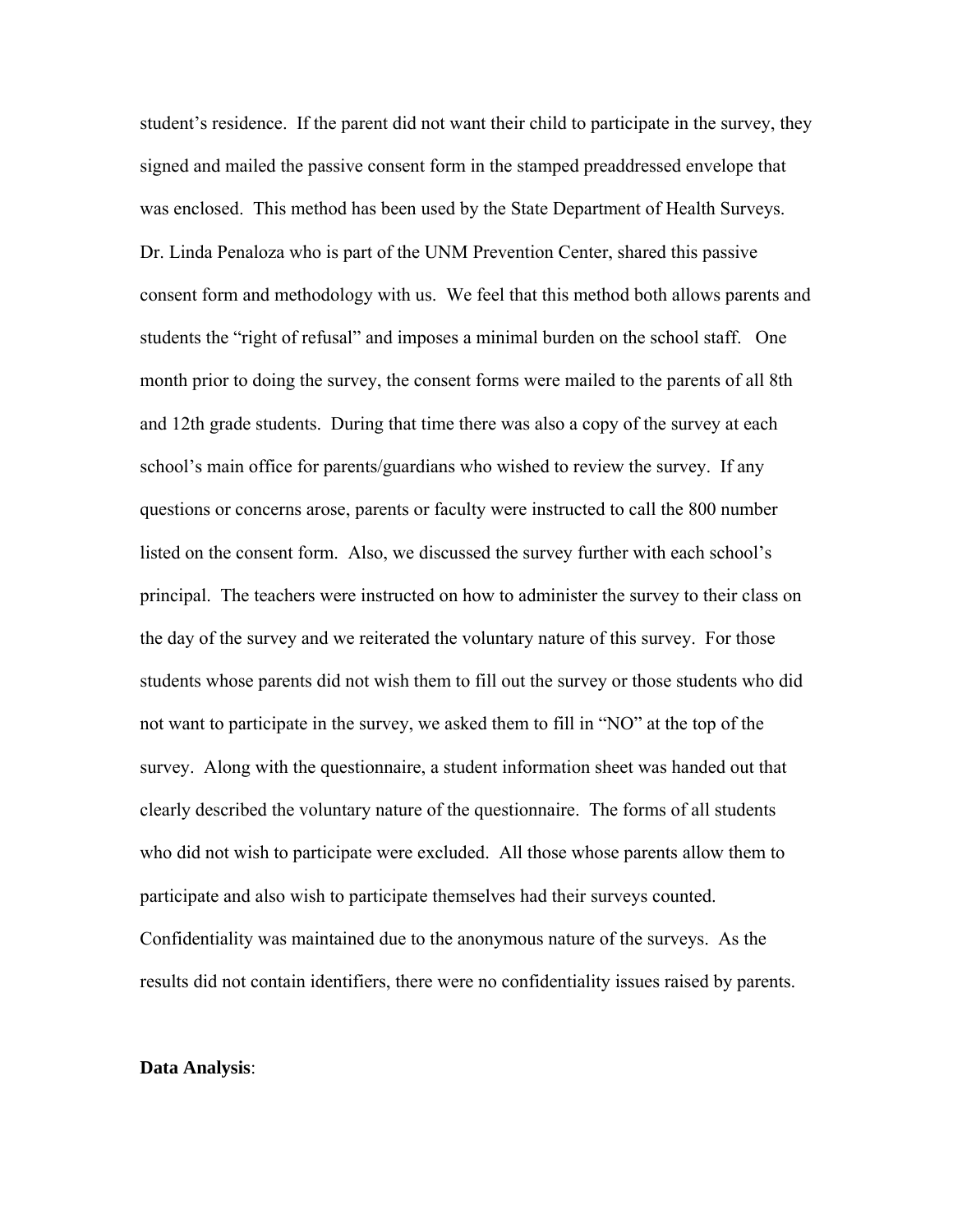For data analysis, we received the assistance of Dr. Sang-Joon Lee who is a statistician at the University of New Mexico. The data was analyzed by means of frequency distribution and chi square analyses, comparing age, sex, and smoking status or chewing tobacco status of students. We collected the data in the early part of March 2007.

## **Statistical Power:**

With the sample size obtained, we had more than adequate statistical power to determine differences of 10%, and sometimes less, between most distributions of answers in response to the survey. The table below illustrates the range of power from 80-99%.

|              |  | Table 1. Statistical power for differences in proportions between groups, $\alpha = 0.05$ , 2- |  |  |
|--------------|--|------------------------------------------------------------------------------------------------|--|--|
| sided tests. |  |                                                                                                |  |  |

| Proportion in Group A | Proportion in Group B | Power |
|-----------------------|-----------------------|-------|
| 0.05                  | 0.15                  | 99%   |
| 0.10                  | 0.20                  | 95%   |
| 0.15                  | 0.25                  | 90%   |
| 0.20                  | 0.30                  | 85%   |
| 0.25                  | 0.35                  | 85%   |
| 0.30                  | 0.40                  | 80%   |
| 0.35                  | 0.45                  | 80%   |

#### **Results:**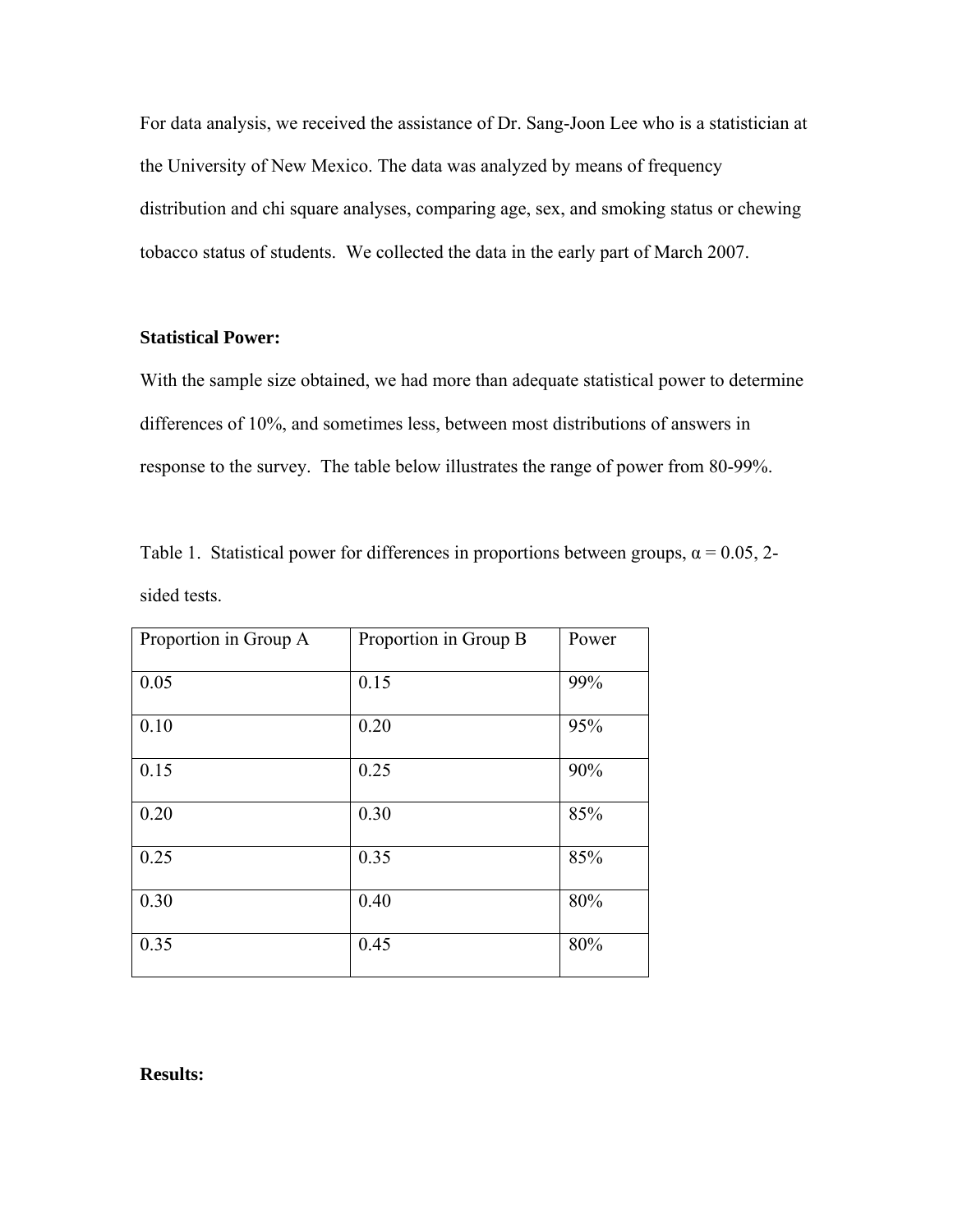There were 1,131 surveys distributed to the  $8<sup>th</sup>$  and  $12<sup>th</sup>$  grade classes in the Roswell Independent School District. Out of the 1,131 students, 836 agreed to participate. There was a 74% participation rate which surpasses the 60% minimum set forth by CDC to weight the data and consider it representative of the population. There were a total of 295 who either opposed the passive parental consent form (34 students) or chose "NO" on the survey and chose not to participate on the day of the survey. There was 55% female and 45% male participation. As for ethnicity representation from greatest to least, Hispanics 47.12%, White 33.33%, multiple ethnicity (chose more than one answer) 10.19%, Black/African American totaled 5.04%, American Indian or Alaskan Native 2.16%, Asian 1.32% and Native Hawaiian or other Pacific Islander 0.84%.

#### *PREVALENCE OF SMOKELESS TOBACCO*

#### *Smokeless tobacco lifetime use*

We defined lifetime smokeless tobacco use as anyone who has tried smokeless tobacco. For smokeless tobacco lifetime use,  $4888^{th}$  graders answered the question and 61 (12.5%) had tried smokeless tobacco at least once in their lives. Out of the 320  $12<sup>th</sup>$ graders that answered, 81 (25.3%) had tried at least once. Overall the total prevalence was higher in males (12.8%) compared to females (5.15%). 21.2 % of the males that tried smokeless tobacco were 8 years of age or younger compared to the 14.9% of females of the same age. The highest percentage of using smokeless tobacco for the first time was at the age of 13-14 in males and females at 23.9% and 25.5% respectively.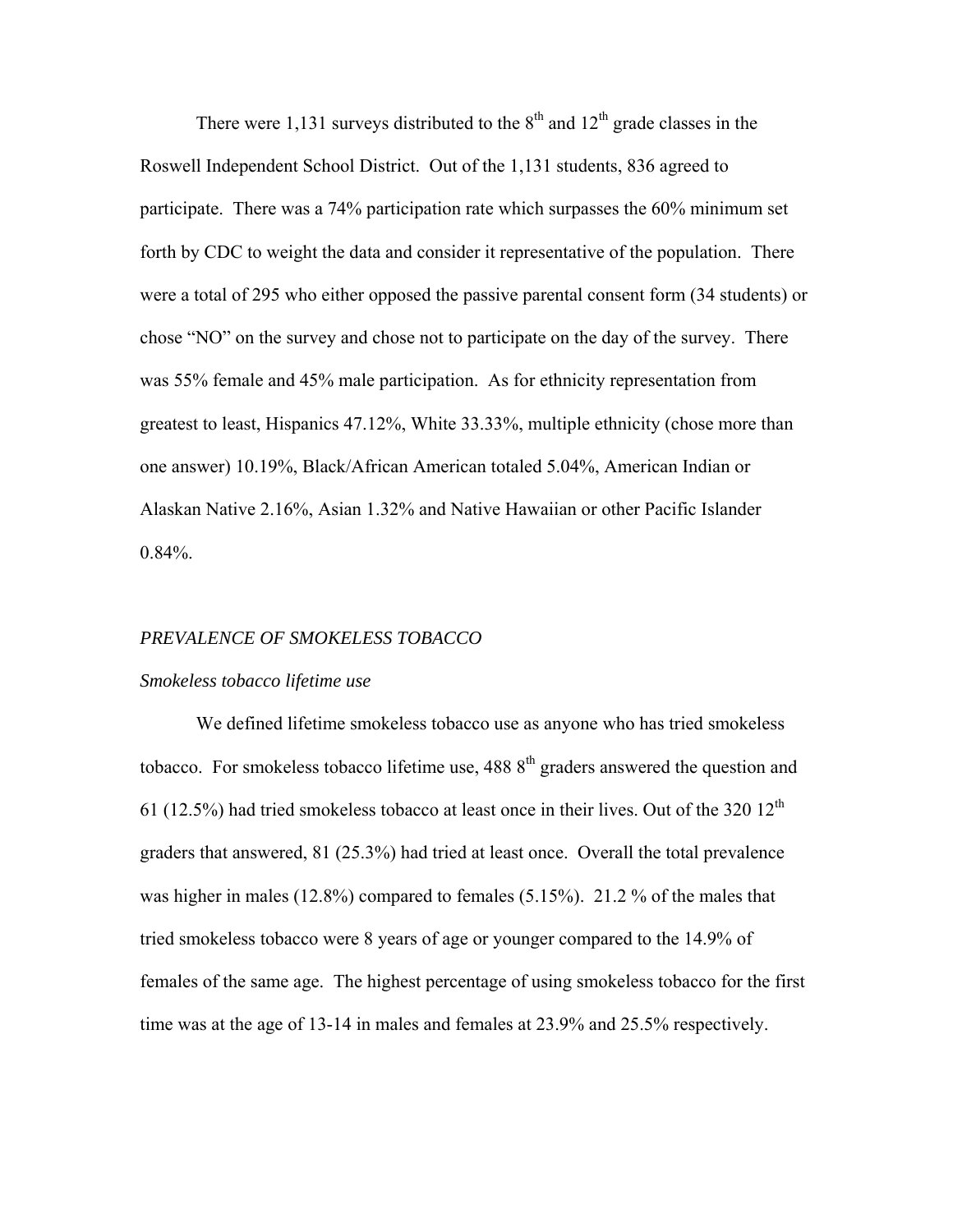Smokeless tobacco usage was highest amongst Whites at 22.3%, African Americans at 21.9% and Hispanics at 13.9%.

#### *Smokeless tobacco current usage*

For current smokeless tobacco use, we defined as smokeless tobacco use  $\geq 1$  of the 30 days preceding this survey, the overall prevalence was 11.6%. With current smokeless tobacco use higher in males 7.8% than females 3.8%. The use was higher among  $12^{th}$  graders (7.8%) than  $8^{th}$  graders (3.4%). The usage was highest among Whites (4.5%), Hispanics (3.4%) and African Americans (1.5%).

#### *Possible factors leading to smokeless tobacco use*

The question was asked if anyone in their household used smokeless tobacco and their smokeless tobacco usage. Out of the 803 who answered the question, 15.6% of the households had someone who used smokeless tobacco. There was a higher smokeless tobacco usage rate amongst children who had someone using in the household, 35.2% versus 14% who did not have someone in the household who used smokeless tobacco. Based on chi square analysis, there is a positive association between household members using smokeless tobacco and children of that household ever trying smokeless tobacco with a P-value  $\leq 0.0001$ .

#### *PREVALENCE OF SMOKING*

*Cigarette lifetime use*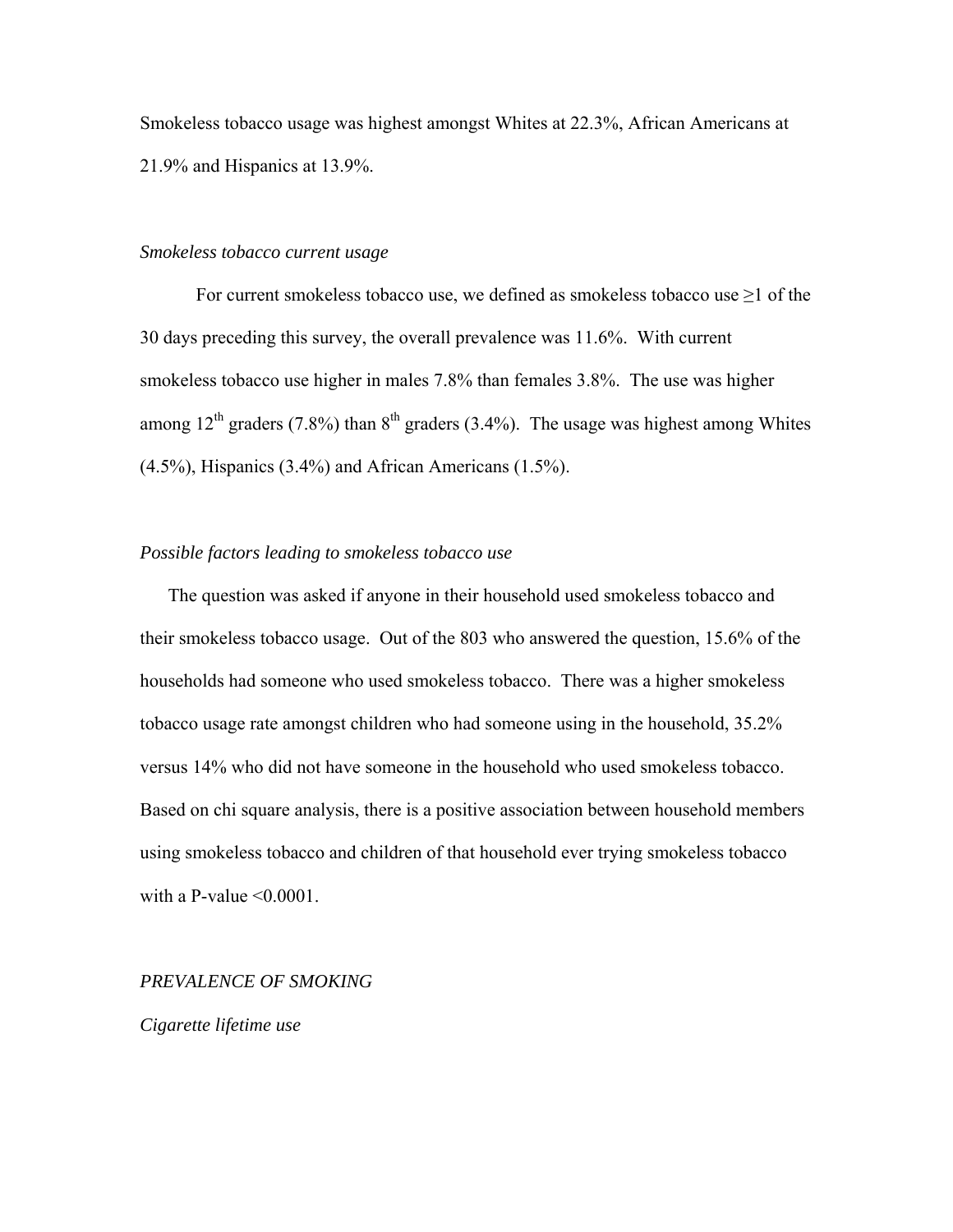We defined lifetime cigarette use as anyone who has ever tried smoking in the course of their lives. Out of the 498  $8<sup>th</sup>$  graders that answered this question, 231 or 46.6% of them had tried cigarettes at least once in their lives. Of the  $327 \frac{12^{th}}{2}$  graders that answered this question, 177 or 54.1% had tried cigarettes at least once in their lives. Overall, 47.1% of the females and 53.2% of the males surveyed had tried smoking at least once in their lives. Smoking was highest amongst Hispanics 51.4%, American Indian 50%, Whites, 48.6%, and African Americans 45.3%.

#### *Cigarette lifetime daily use*

 We defined lifetime daily use as a student who has ever smoked one cigarette every day for at least 30 days.  $4958<sup>th</sup>$  graders answered the question with 50 of them (10.1%) answering yes. 325 12<sup>th</sup> graders answered the question with 54 of them (16.2%) answering yes. 9.85% of females questioned and 17.03% of males had smoked at least 1 cigarette per day for at least 30 days.

#### *Prevalence of both cigarette and smokeless tobacco use*

The prevalence of  $8<sup>th</sup>$  grade and  $12<sup>th</sup>$  grade students who used both cigarettes and smokeless tobacco was 4.1%. Of the 800 surveyed, 33 reported that they have done both.

#### *Smokeless tobacco use and its association to the use of cigarettes*

 One of the questions we wanted answered was if smokeless tobacco was a "gateway" to cigarette usage. We asked if children smoked before trying smokeless tobacco or if they tried smokeless tobacco before they smoked cigarettes. 33 students out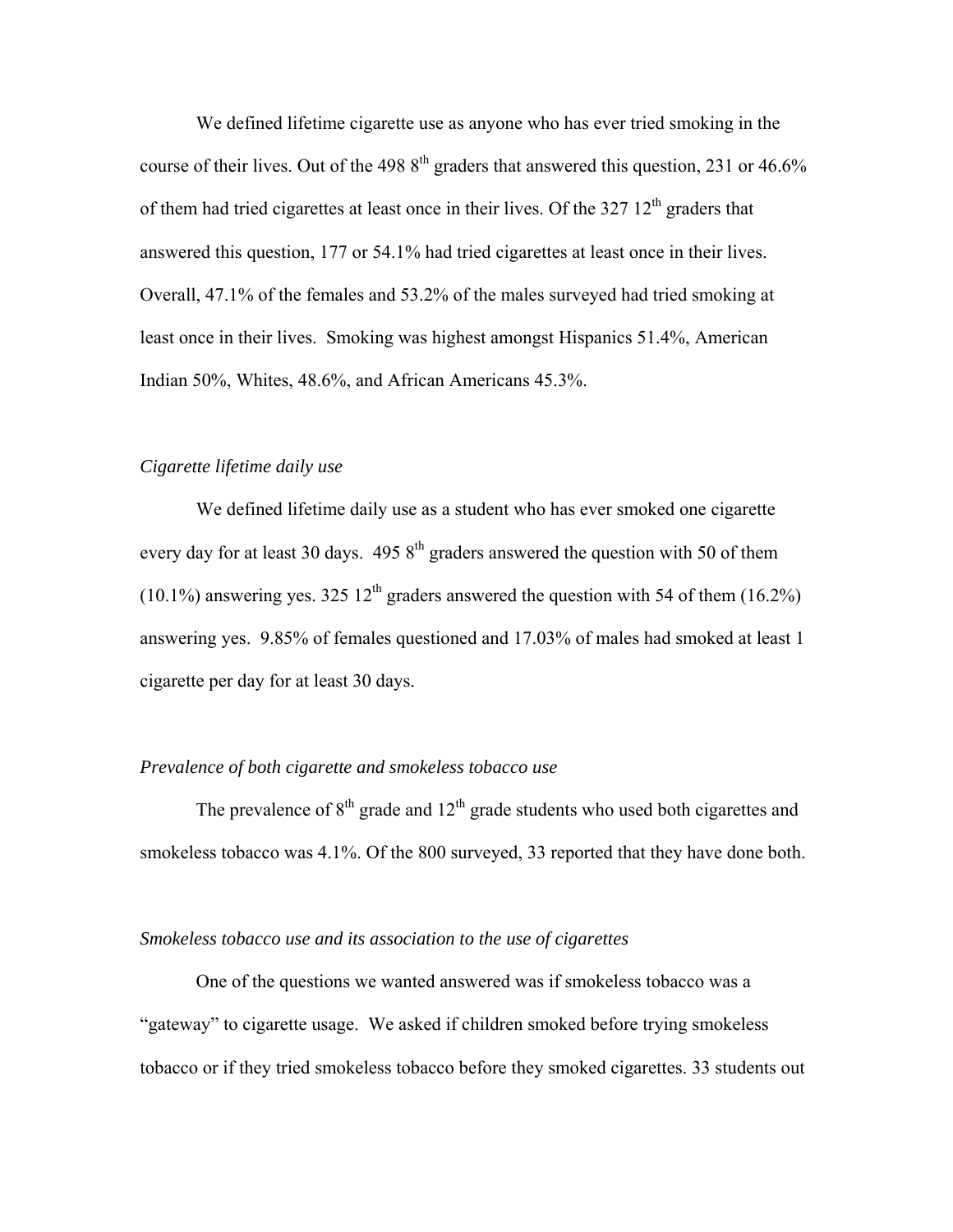of 807 (9.9%) who answered the question stated that they had smoked cigarettes before using smokeless tobacco. Whereas 37 out of the 753 students that answered the question (4.9%) stated that they had used smokeless tobacco before smoking cigarettes.

#### **Discussion**:

We found that 25.3% of  $12<sup>th</sup>$  graders and 12.5 % of  $8<sup>th</sup>$  graders in Roswell, NM had tried smokeless tobacco at least once in their lifetime. With the lifetime prevalence usage highest amongst Whites 22.3%, African American 21.9% and Hispanics 13.9%.

The most recent prevalence of current smokeless tobacco usage in the youth of Roswell (Chaves County) New Mexico from Tobacco Use Prevention and Control (TUPAC) was  $9.5\%$  in 2005.<sup>10</sup> Our data shows the current usage of smokeless tobacco was 11.6%. The national prevalence of smokeless tobacco current usage is  $8\%$ <sup>11</sup>. There is no significant change from the past state data.

Current usage by ethnicity from total participants was Whites 4.5%, Hispanic 3.4% and African American 1.5%. State data showed the high school students' current smokeless tobacco usage amongst ethnicity from greatest to least was; African American 22.8%, Whites 8.8% and Hispanics  $7.7\%$ .<sup>10</sup> Nationally, Whites were 10.2%, Hispanics were  $5.1\%$ , and  $1.7\%$  in African Americans.<sup>11</sup> Our study data was not consistent with the state of New Mexico TUPAC's data but was consistent with the national trend.

Amongst the grade levels, the prevalence of current smokeless tobacco in  $12<sup>th</sup>$ graders was 7.8% and 3.4% in  $8<sup>th</sup>$  graders, the state data in 2005 showed 9.1% usage in  $12<sup>th</sup>$  grade students.<sup>10</sup> The national prevalence for  $12<sup>th</sup>$  grade males was 15.5% and females was  $1.3\%$  <sup>11</sup> or 16.8% total. The  $8<sup>th</sup>$  grade usage was not directly calculated, the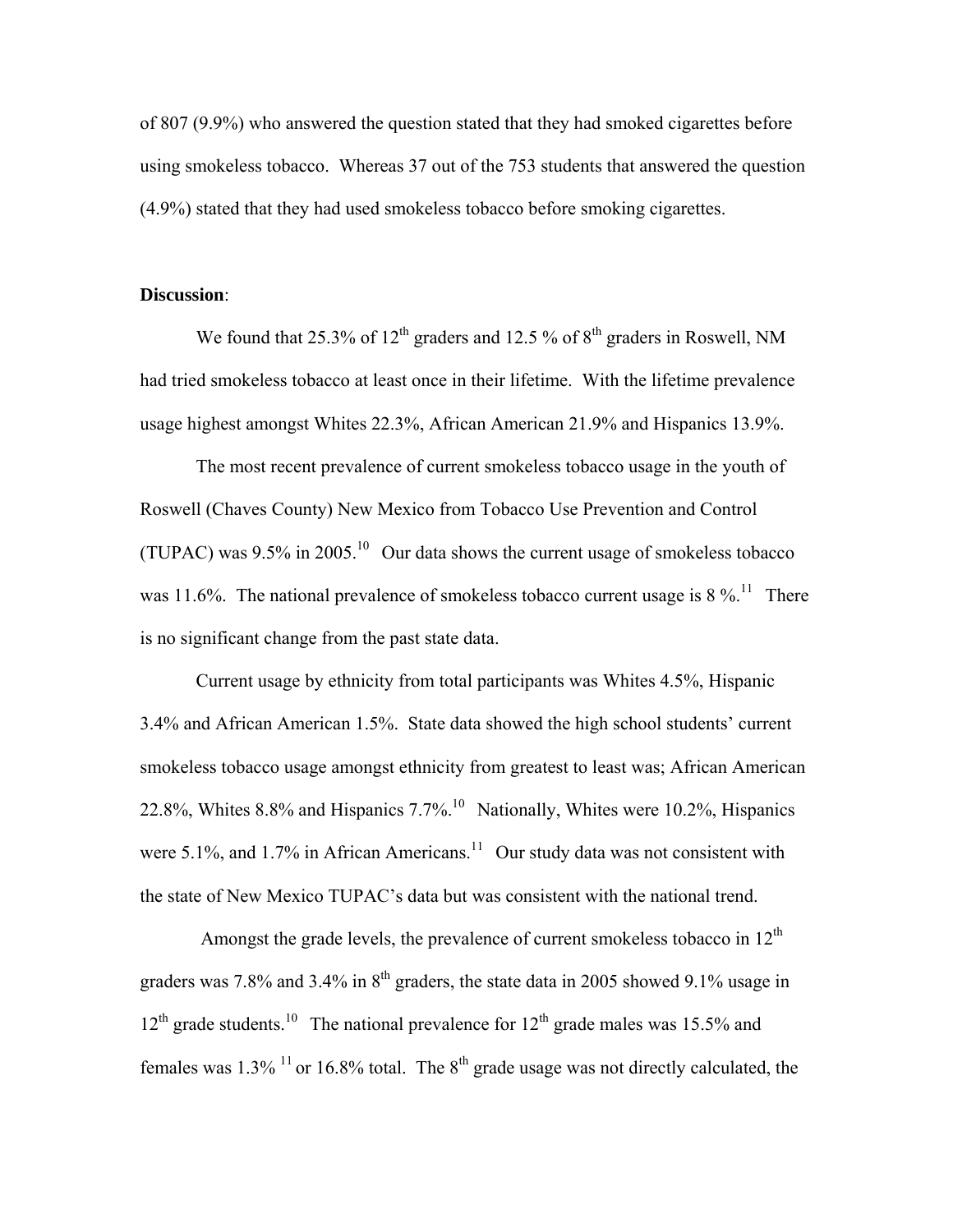closest data is middle school grades  $6<sup>th</sup>$  through  $8<sup>th</sup>$  done by the NMYTS 2004 report which showed 4.1% use of smokeless tobacco.<sup>12</sup> Our data show no significant changes in prevalence among these grade levels.

The usage of smokeless tobacco was higher amongst males than females, which follows the state and national trend. Our data shows that the current usage of smokeless tobacco among males was 7.8% while among females being 3.8%. When comparing to the state (TUPAC) data, which showed 14.5% for males and 1.5% for females, the youth of Roswell had no change with usage among the sexes.<sup>10</sup> This coincides with the national average trends of males using smokeless tobacco at a higher prevalence than females, 13.6% for males and 2.2% for females.<sup>11</sup>

Our data evaluated the first time usage of smokeless tobacco by age. Unexpectedly, a large percentage of males who tried smokeless tobacco did so when 8 years old or younger (21.2%) while females tried smokeless tobacco less among that age group (14.9%). The highest age group of experimenting with smokeless tobacco in both sexes was in the 13 to 14 year old age group (males 23.9% and females 25.5%). Students in the 17 year old and older category had fewer numbers that have ever tried smokeless tobacco indicating an increase with experimentation of smokeless tobacco at younger ages.

There was a higher smokeless tobacco usage rate in people who had a household member who used smokeless tobacco. This information suggests that there may be a connection between the presence of smokeless tobacco use in the home and the likelihood that youth in this home is more likely to try smokeless tobacco in their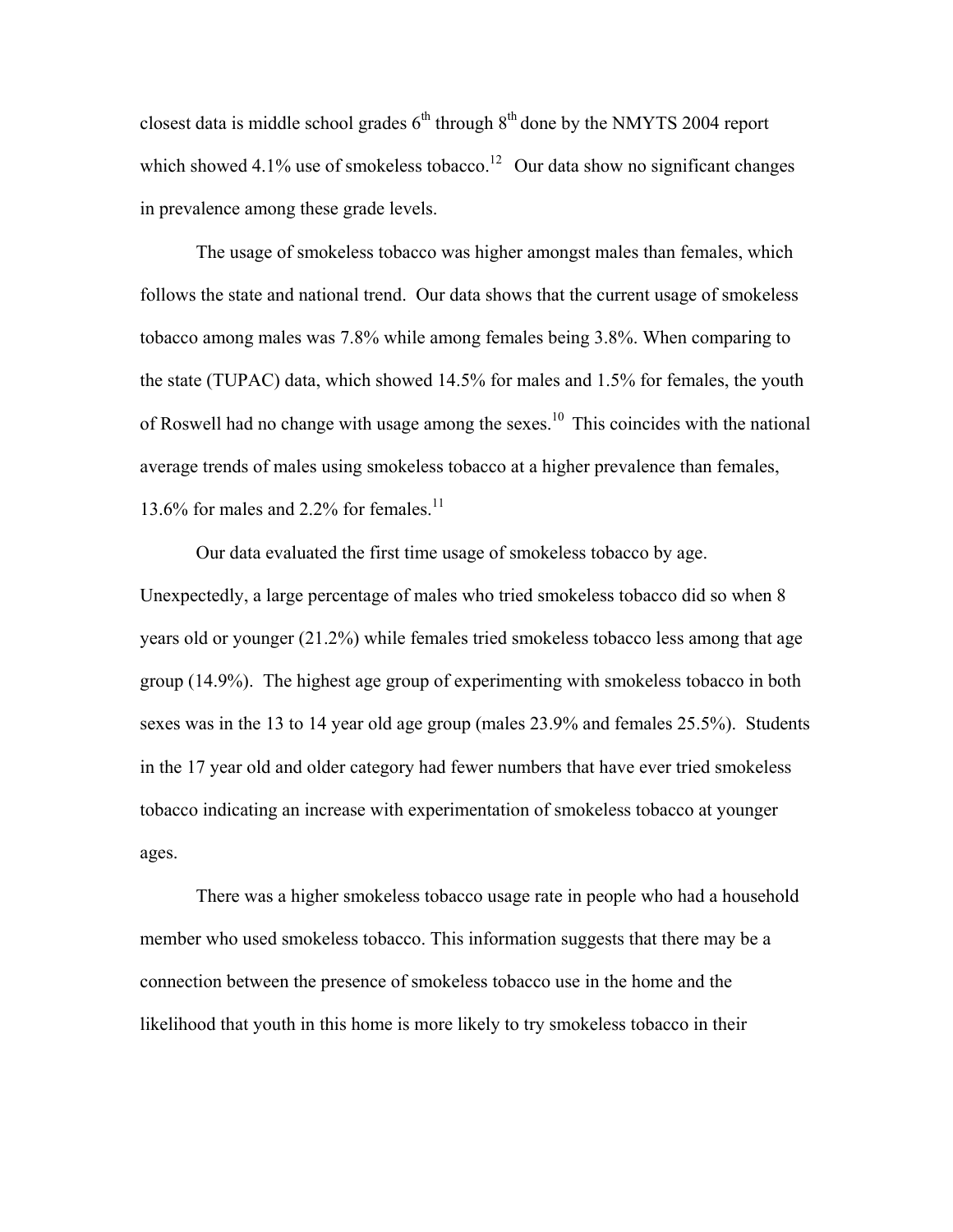lifetime. This could be a beneficial place to put educational efforts to help prevent smokeless tobacco use.

Surprisingly there were 4.1% of the people surveyed who used both smokeless tobacco and smoked cigarettes. It has been known for some time that nicotine addiction is difficult to overcome and there are many sources to get nicotine.

Finally, a question that we wanted to answer was whether or not smokeless tobacco is a gateway to cigarette use. Through our research we found nearly 10% of kids smoked first before trying smokeless tobacco while only around 5% of kids used smokeless tobacco before trying smoking. This would indicate that smokeless tobacco is not a gateway to cigarette use. It does not clearly answer whether or not smokeless tobacco is being used to assist in the cessation from cigarettes. The fact that people are more likely to smoke first before trying smokeless tobacco possibly indicates that they are using it for smoking cessation but more direct questions need to be asked.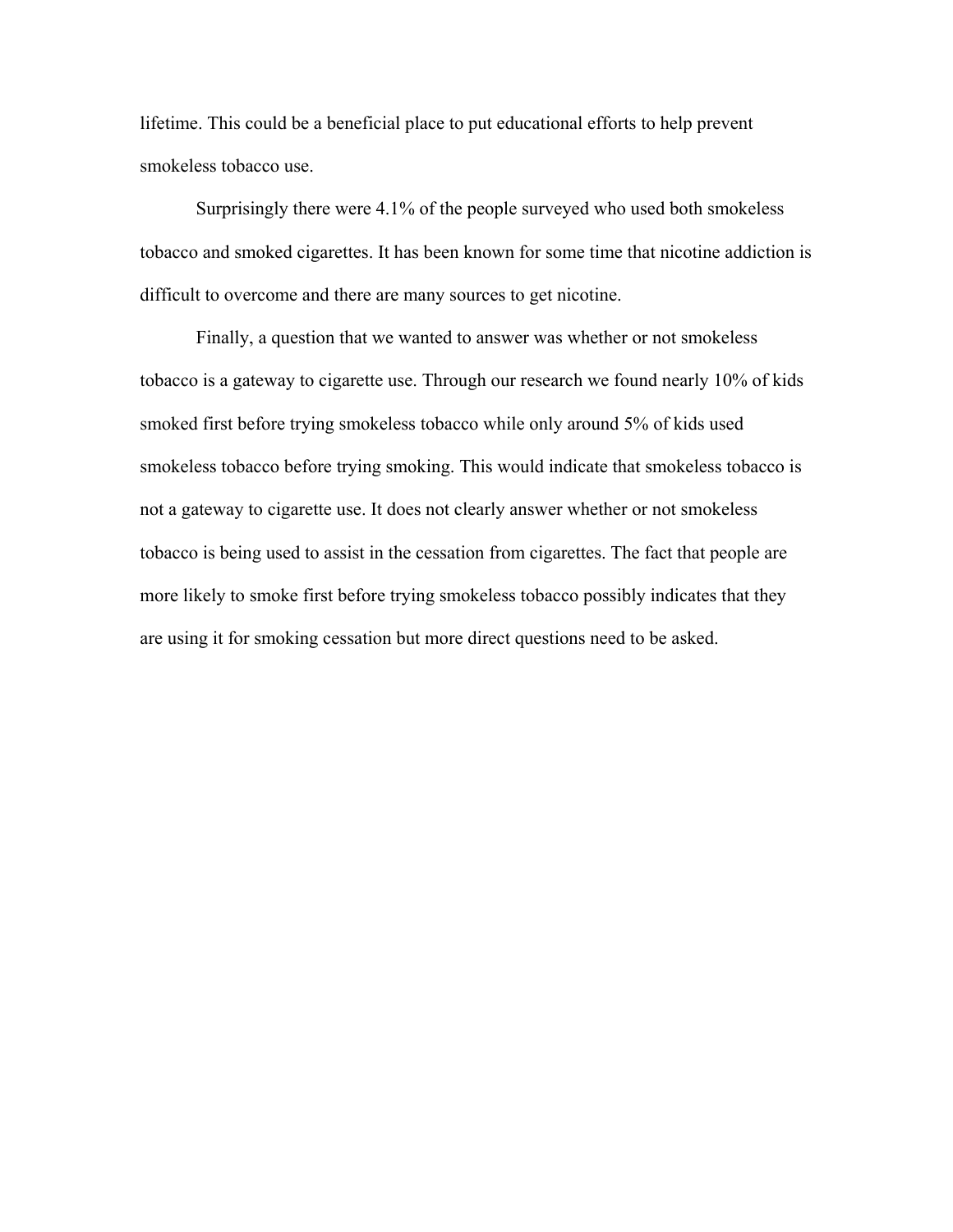#### **REFERENCES**

1. Davis M. **New mexico youth tobacco survey 2002 report**. Available at: http://www.health.state.nm.us/pdf/Tobacco\_Final-NMYTS-2002-Report.pdf. Accessed December/30, 2006.

2. Johansson SE, Sundquist K, Qvist J, Sundquist J. Smokeless tobacco and coronary heart disease: A 12-year follow-up study. *Eur J Cardiovasc Prev Rehabil*. 2005;12:387- 392.

3. Asplund K, Nasic S, Janlert U, Stegmayr B. Smokeless tobacco as a possible risk factor for stroke in men: A nested case-control study. *Stroke*. 2003;34:1754-1759.

4. Gupta PC, Sreevidya S. Smokeless tobacco use, birth weight, and gestational age: Population based, prospective cohort study of 1217 women in mumbai, india. *BMJ*. 2004;328:1538.

5. Bolinder G, Alfredsson L, Englund A, de Faire U. Smokeless tobacco use and increased cardiovascular mortality among swedish construction workers. *Am J Public Health*. 1994;84:399-404.

6. Critchley JA, Unal B. Is smokeless tobacco a risk factor for coronary heart disease? A systematic review of epidemiological studies. *Eur J Cardiovasc Prev Rehabil*. 2004;11:101-112.